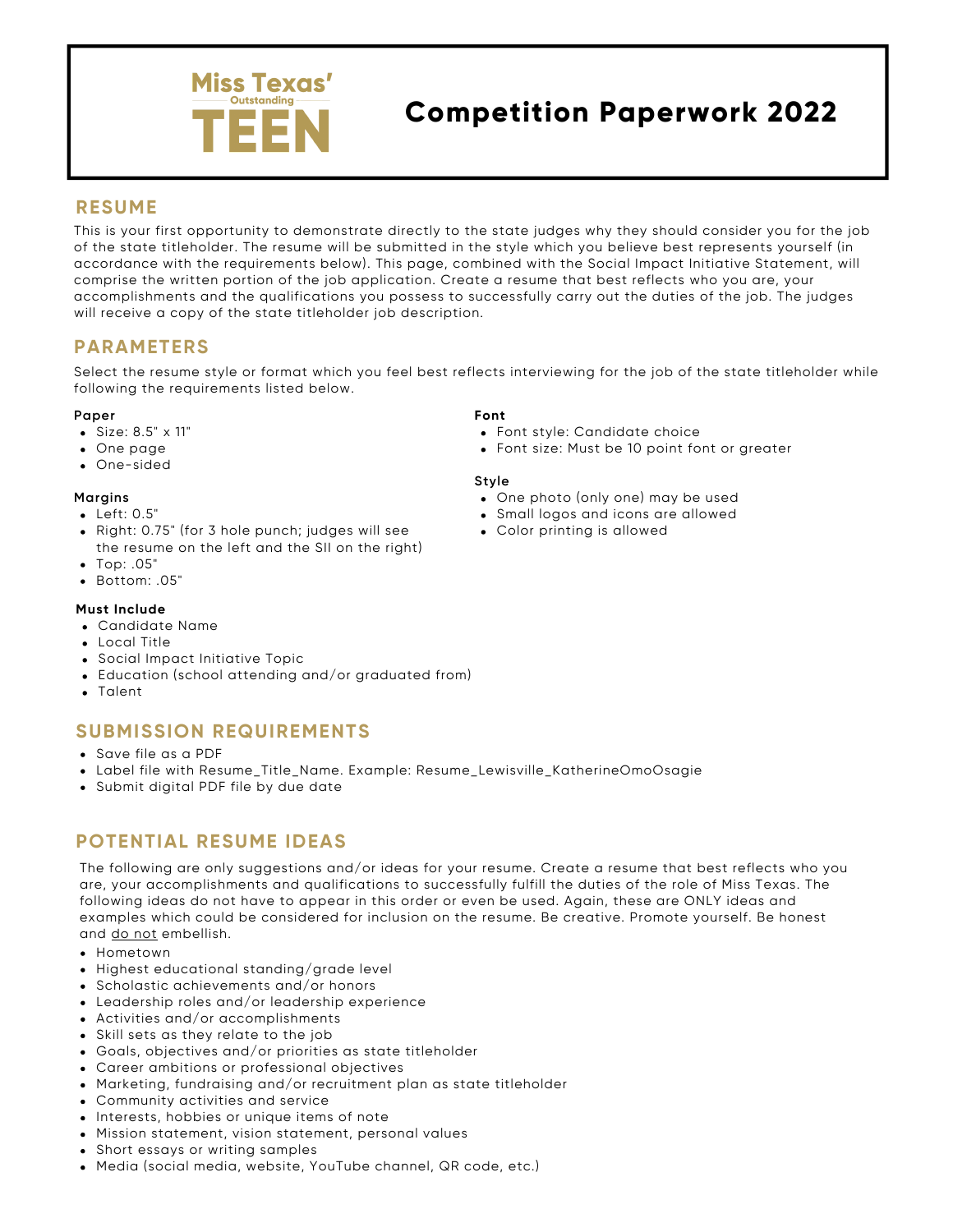

# **Competition Paperwork 2022**

## **SOCIAL IMPACT INITIATIVE**

The social impact initiative statement should be written in an essay format. Your Social Impact Initiative will be your initiative on which you will work, alongside the Miss Texas Organization, during your year of service. This submission allows you to explain to the judges your subject matter choice, how you choose to advocate for it during your year and the metrics you see for success at the close of your year of service. In addition, it should explain how your advocacy will further the Miss Texas/Miss America Organization's mission. Discuss your Social Impact Initiative (SII) and explain how you plan to further the Miss Texas' Outstanding Teen program and the Miss America's Outstanding Teen brand to the public.

## **INSTRUCTIONS**

1.Go to the word processing program of your computer.

2.Start a "new" document.

3.Set margins for 1" on all four sides. The font style may not be any smaller than "10" and no larger than "12" point type using the Times New Roman font style.

4.With the justification set for left, type "Name:" in bold. Following the colon (:), hit the space bar twice. Then, type your name.

5.Then, move to the next line and type "Local Title:" in bold. Following the colon (:), hit the space bar twice. Then, type your local title.

6.Double space down. Set your justification to "center." Then type in bold and underline the title of your social impact initiative.

7.Double space down. With justification set for left and unbold, write what you feel is critical for the judges to know about your social impact initiative and why it is necessary for you to have the job of Miss Texas' Outstanding Teen to promote this issue. What you write will be what the judges know about your social impact, your role in successfully dealing with this issue, and the role the Miss Texas Organization may play in your plans to advance your social impact initiatives. Remember to include in the Social Initiative Impact Statement what you can do to get the message out and get other teens interested in the Miss Texas' Outstanding Teen Program.

8.This essay may include some of the following suggested items (this is not to be meant as an all-inclusive list). Remember, this is your social impact statement:

- A clear definition of your social impact statement and the specific issues you wish to address
- A plan on what you have done to date to advance this work
- A plan on how you have or will create awareness of the issue
- The way in which you have or will change attitudes regarding the issue
- The way in which your advocacy issue will move the Miss Texas/Miss America Organization's mission forward
- Your media plans
- Your marketing strategy
- How you propose to fund your ideas/plans
- Any significant accomplishments you have made in regard to your issue

9.At the bottom of this one (1) page document, set the justification to the right. Type a line of 26 spaces. Below that line, type Signature/Date and after printing sign and date this document - it must be signed by you and dated.

10.Convert the signed & dated document to pdf, properly label file using the requirements listed below (SII\_LocalTitle\_Name) and upload using the submission link.

## **SUBMISSION REQUIREMENTS**

- Save file as a PDF
- Label file with SII\_Title\_Name. Example: SII\_Lewisville\_KatherineOmoOsagie
- Submit digital PDF file by due date